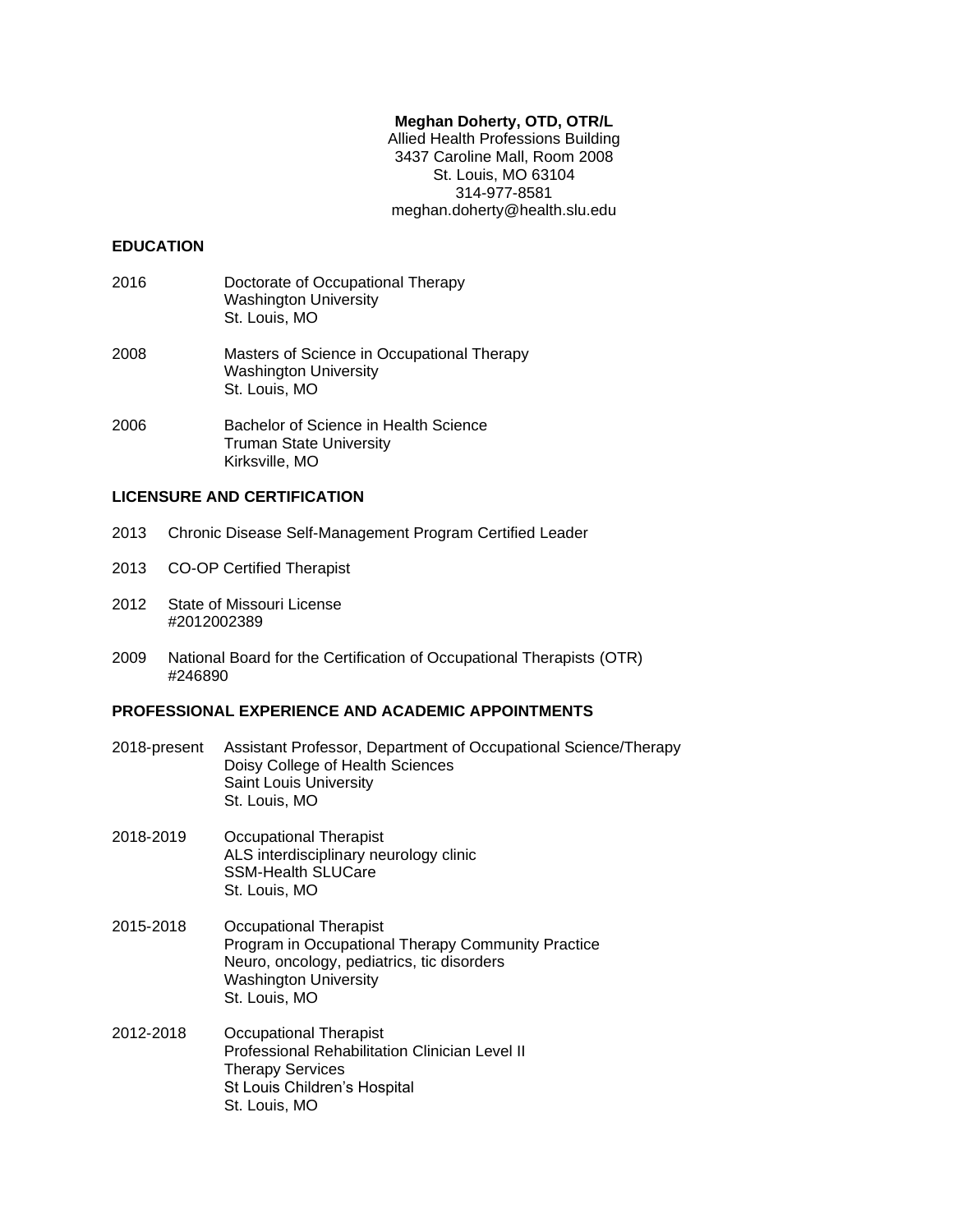| 2012-2015 | <b>Research Patient Coordinator</b><br><b>Study Therapist</b><br>Program in Occupational Therapy<br><b>Washington University</b> |
|-----------|----------------------------------------------------------------------------------------------------------------------------------|
|           | St. Louis, MO                                                                                                                    |
|           |                                                                                                                                  |

- 2012-2015 Occupational Therapist SSM-Select Rehabilitation Hospital St. Louis, MO
- 2009-2012 Occupational Therapist Inpatient Stroke & Pediatric Rehabilitation Programs Shirley Ryan Ability Lab, formerly known as The Rehabilitation Institute of Chicago, Chicago, Illinois

### **GRANTS**

### **Governmental**

| 2013-2015 | <b>Research Coordinator</b>                                                |
|-----------|----------------------------------------------------------------------------|
|           | Development of a performance-based measure of                              |
|           | executive function: The Complex Task Performance Assessment (CTPA),        |
|           | funded by the Boston Rehabilitation Outcomes Center, Medical               |
|           | Rehabilitation Infrastructure Network, National Institutes of Health (NIH) |
|           | (NCMRR/NICHD) (R24-HD065688-04) (Timothy J. Wolf, OTD, MSCI, Principal     |
|           | Investigator)                                                              |
|           | Total Award Amount: \$59,527                                               |
|           |                                                                            |
|           |                                                                            |

- 2012-2016 Research Coordinator/Occupational Therapist, Clinical Efficacy of Self-Management Intervention Post-Mild Stroke, funded by National Institutes of Health (NIH) (NCMRR/NICHD) (1K23HD07190-01) (Timothy J. Wolf, OTD, MSCI, Principal Investigator) Total Award Amount: \$389,107
- 2012-2013 Research Coordinator, Exploring the Efficacy of a New Intervention Paradigm: A Phase II Randomized Trial of Cognitive Strategy Training in Subacute Stroke, funded by Canadian Institutes of Health Research (CIHR) (FRN111200) (Sara McEwen, PT, PhD and Timothy J. Wolf, OTD, MSCI Co-Principal Investigators) Total Award Amount: \$154,165
- 2012-2013 Research Coordinator, Rehabilitation Research and Training Center on Stroke Rehabilitation: Project R3: Evaluating a Self Management Intervention to Community Living, Participation and Employment after a Stroke, funded by National Institute on Disability and Rehabilitation Research (NIDRR), (H133B80031) (Elliott Roth, MD, Principal Investigator) Total Award Amount: \$850,000
- 2012-2014 Research Coordinator/Occupational Therapist, The Cognitive Oriented Strategy Augmented Rehabilitation (COSTAR) Treatment Approach, funded by National Institutes of Health (NIH) (NCMRR/NICHD) (Timothy J. Wolf, OTD, MSCI, Principal Investigator) (1R03HD069626-01A1) Total Award Amount: \$152,000

Non-governmental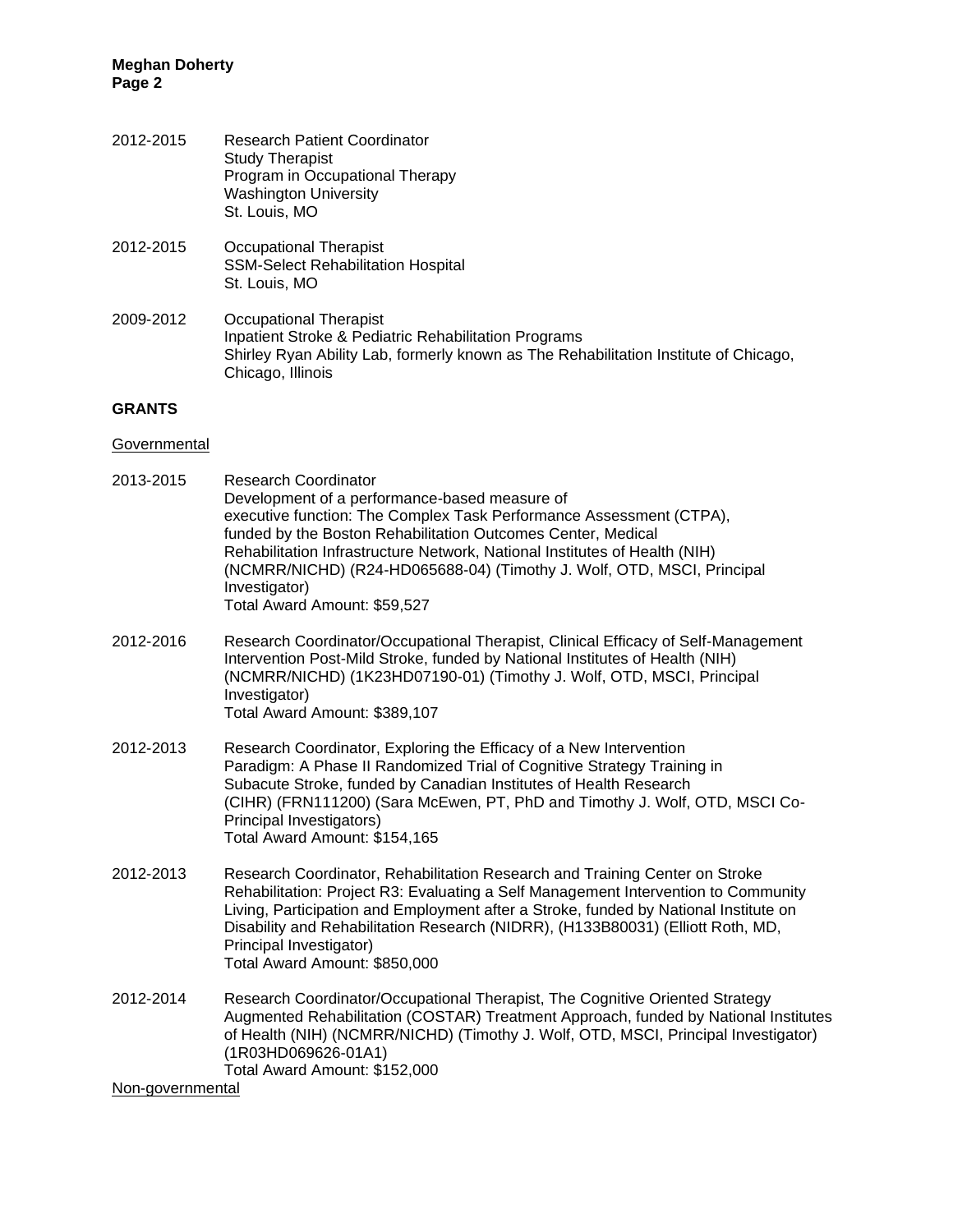| $2021 -$  | Co-Investigator<br>Equity-proofing Curriculum Design and Implementation in the Health Sciences<br>Saint Louis University Paul C. Reinert, S.J. Center for Transformative Teaching and<br>Learning Reinert Center Inclusive Practice Grant                                                                                                                                                                                                                                                                                                                                                                                |
|-----------|--------------------------------------------------------------------------------------------------------------------------------------------------------------------------------------------------------------------------------------------------------------------------------------------------------------------------------------------------------------------------------------------------------------------------------------------------------------------------------------------------------------------------------------------------------------------------------------------------------------------------|
| 2016-2017 | Principal Investigator<br>Validation of the Weekly Calendar Planning Activity: A performance-based test of<br>executive function with teenagers with acquired brain injury. Washington University in St.<br>Louis Program in Occupational Therapy                                                                                                                                                                                                                                                                                                                                                                        |
| 2016-2017 | Principal Investigator, Strategy Training for Cancer Related Cognitive Impairment: An<br>Occupation-Based Survivorship Database Washington University in St. Louis, Program in<br>Occupational Therapy                                                                                                                                                                                                                                                                                                                                                                                                                   |
| 2016-2017 | Principal Investigator, WUOT Student-Run Free Clinic Patient Outcomes, Washington<br>University in St. Louis, Program in Occupational Therapy                                                                                                                                                                                                                                                                                                                                                                                                                                                                            |
| 2013      | Research Coordinator/Occupational Therapist<br>The effect of metacognitive strategy training (MCST) on chemotherapy-induced cognitive<br>impairment (CICI), funded by the McDonnell Center for Systems Neuroscience,<br>Washington University Institute of Clinical and Translational Sciences grant UL1<br>TR000448 from the National Center for Advancing Translational Sciences (NCATS) of<br>the National Institutes of Health (NIH), Mallinckrodt Institute of Radiology at the<br>Washington University School of Medicine (Timothy J. Wolf, OTD, MSCI, Principal<br>Investigator)<br>Total Award Amount: \$35,000 |
|           |                                                                                                                                                                                                                                                                                                                                                                                                                                                                                                                                                                                                                          |

2011 Occupational Therapist/Rater, The development of an Alternate Form of the Executive Function Performance Test, Rehabilitation Institute of Chicago Buchanan Fellowship Grant (Bridget Hahn, MOT, OTR/L, Grant Recipient)

## **PROFESSIONAL ORGANIZATION / HONOR SOCIETY MEMBERSHIPS**

- 2016-present Missouri Occupational Therapy Association
- 2006-present American Occupational Therapy Association
- 2018-2019 Society for the Study of Occupation: USA

## **PROFESSIONAL SERVICE**

Peer Reviewer

American Journal of Occupational Therapy

Topics in Stroke Rehabilitation

Occupational Therapy International

Occupational Therapy Journal of Research

## **ENTREPRENEURIAL/CLINICAL SERVICE**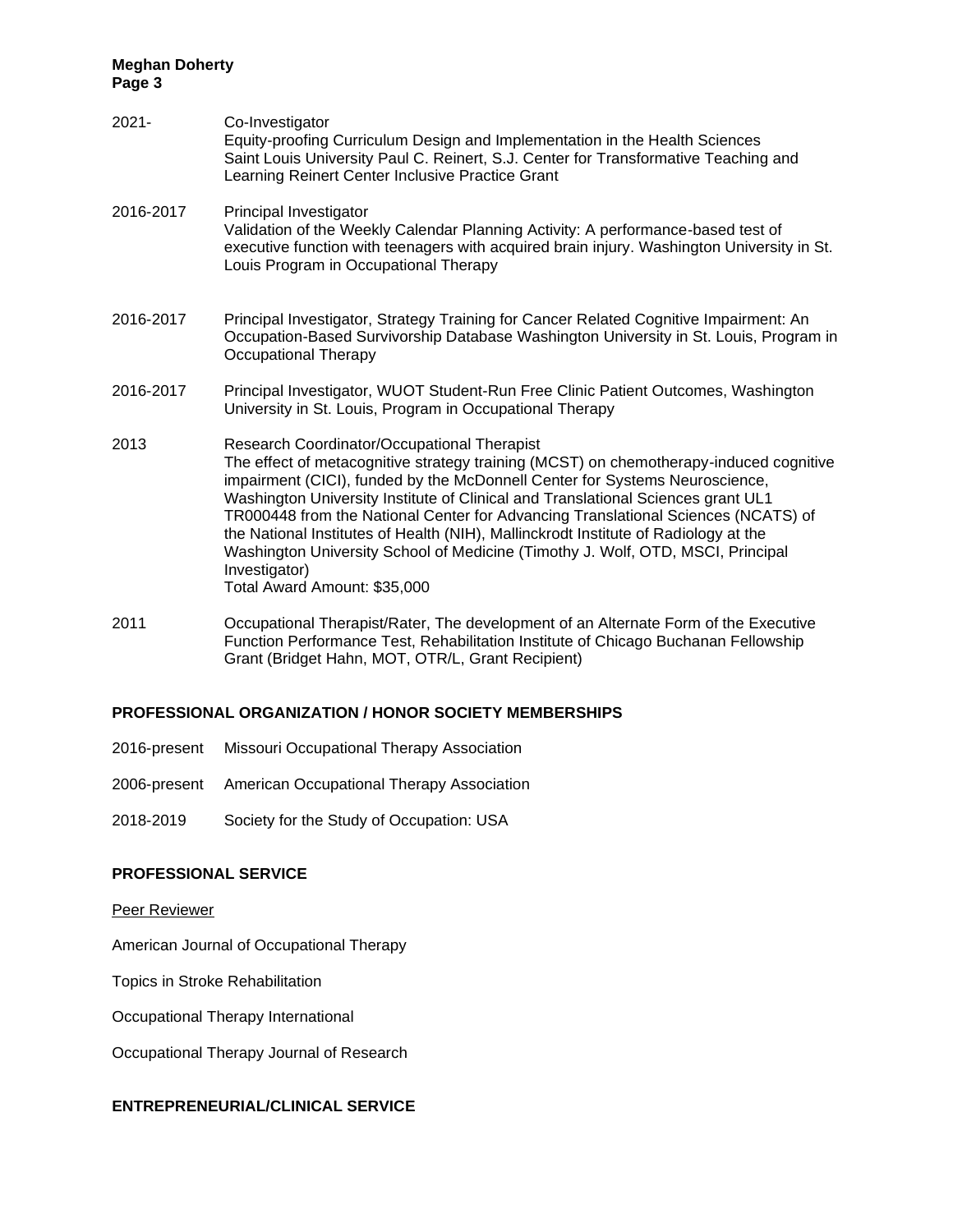| 2016-2017 | Outcome Measures Committee (St. Louis Children's Hospital)                                         |
|-----------|----------------------------------------------------------------------------------------------------|
| 2010-2012 | Occupational Therapy Brown Bag Meeting Facilitator (Rehabilitation Institute of Chicago)           |
| 2010-2012 | Infection Control Allied Health Champion (Rehabilitation Institute of Chicago)                     |
| 2010-2011 | Joint Commission Accreditation Ongoing Readiness Champion (Rehabilitation Institute of<br>Chicago) |
| 2009-2012 | Outcome Measures Specialist, BRAIN Project (Rehabilitation Institute of Chicago)                   |

## **UNIVERSITY SERVICE**

## **University**

| 2015-2018 | Instructor/supervisor<br>Washington University in St. Louis Student-Run stroke clinic |
|-----------|---------------------------------------------------------------------------------------|
| 2019-2020 | Faculty advisor – SLU AMWA Pre-med Club                                               |
| 2021      | <b>SLU Presidential Scholarship Reviewer</b>                                          |

# College

| 2019-2021 | Doisy College Faculty Council, OT Member At-Large |
|-----------|---------------------------------------------------|
|-----------|---------------------------------------------------|

# **Department**

| $2021 -$  | Pi Theta Epsilon Faculty Advisor |
|-----------|----------------------------------|
| 2018-2020 | Awards Committee                 |
| 2018-2019 | <b>Progressions Committee</b>    |

# **COMMUNITY SERVICE**

**Local** 

| 2020-2021 | Board member, Tower Grove East Neighborhood Association        |
|-----------|----------------------------------------------------------------|
| $2021 -$  | Co-Leader, Tower Grove East Community Garden                   |
| 2020      | Board member, St. Louis Association of Community Organizations |

# **HONORS AND AWARDS**

- 2020 Honorary Faculty Member, Alpha Sigma Nu
- 2008 Washington University in St. Louis Program Honors
- 2007 Pi Theta Epsilon Honor Society
- 2004 Omicron Delta Kappa Honor and Leadership Society

# **PUBLICATIONS**

Peer-Reviewed Publications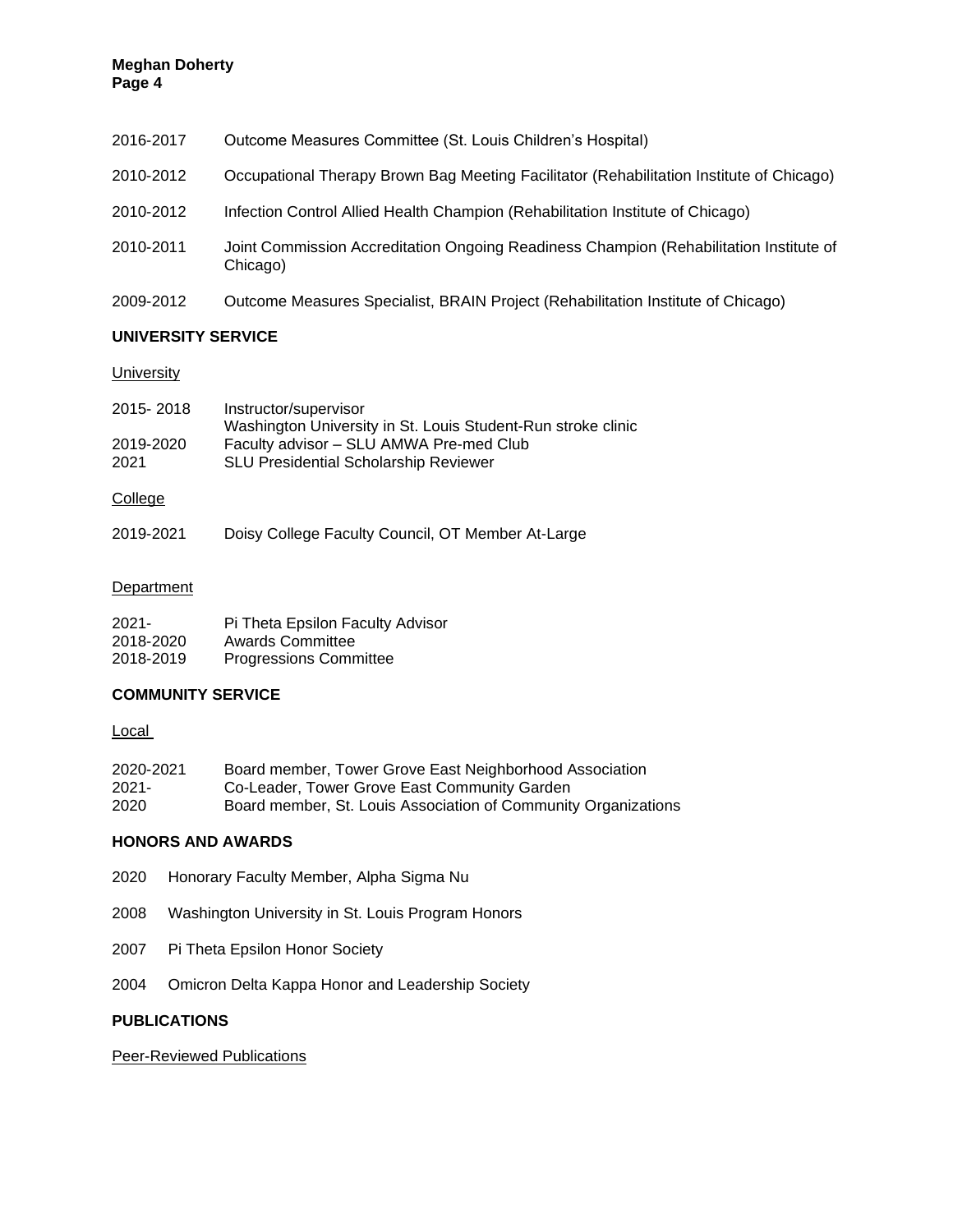- 2021 Zlotnik, S., Doherty, M., Fisher, Tal-Saban, M. (2021). A Culturally Sensitive Translation of the Weekly Calendar Planning Activity (WCPA) – Adolescent's version. *The Israeli Journal of Occupational Therapy* 30(1)
- 2020 Gronski, M., & Doherty, M. (2020). Interventions within the scope of occupational therapy practice to improve activities of daily living, rest, and sleep for children ages 0–5 years and their families: A systematic review. *American Journal of Occupational Therapy*, *74*(2), 7402180010p1- 7402180010p33.
- 2020 Doherty, M, Dyer, M, Wilson, E, & Russell-Thomas, D. Rehabilitation Outcomes from an Occupational Therapy Student-Run Free Clinic for Individuals with Acquired Brain Injury. *Journal of Allied Health.* 49 (1), 60-66.
- 2019 Laatsch,L., Brown, T., Ciccia, A., Conner, F., Davis, K., Doherty, M., Linden, M., Locascio, L., Lundine, J., Murphy, S., Nagele, D., Neimeier, J., Politis, A., Rode, C., Slomine, B., Smetana, R., Yaeger, L. An Evidence-Based Systematic Review of Cognitive Rehabilitation, Emotional, and Family Treatment Studies for Children with Acquired Brain Injury. *Neuropsychological rehabilitation*, *30*(1), 130-161.
- 2019 Wolf, T.J., Doherty, M., Boone, A., Rios, J., Polatajko, H., Baum, M., McEwan, S. Cognitive Oriented Strategy Training Augmented Rehabilitation (COSTAR) for ischemic stroke: A pilot exploratory randomized controlled study. *Disability and rehabilitation,* 1-10.
- 2019 Doherty, M, Wiseman, C. Development of a Training Program to Increase Student Clinician Competency when Communicating with People with Aphasia. *Journal of Occupational Therapy Education*, 3(2), 4. Available at: [https://doi.org/10.26681/jote.2019.030204.](https://doi.org/10.26681/jote.2019.030204)
- 2018 Dodd, J, Murphy, S**,** Doherty, M. Construct Validity for the Verbal Associated Pairs Screen. *Child Neuropsychology*. Available at: [10.1080/09297049.2018.1531983.](https://doi.org/10.1080/09297049.2018.1531983)
- 2017 Saa, J. P., Doherty, M., Young, A., Spiers, M., Leary, E., & Wolf, T. J. Development and Alternate Form Reliability of the Complex Task Performance Assessment (CTPA) for People With Mild Stroke. *American Journal of Occupational Therapy*, *71*(3). Available at: 7103190030p1- 7103190030p7.
- 2017 Wolf, T.J., Doherty, M., Spiers, M., & Leary, E. The effect of self-management education following mild stroke: An exploratory randomized controlled trial. *Topics in Stroke Rehabilitation, 1-8.*
- 2016 Wolf, T. J., Doherty, M., Kallogjeri, D., Coalson, R. S., Nicklaus, J., Ma, C. X., ... & Piccirillo, J. The Feasibility of Using Metacognitive Strategy Training to Improve Cognitive Performance and Neural Connectivity in Women with Chemotherapy-Induced Cognitive Impairment. *Oncology*, 143-152.
- 2015 Wolf, T. J., Polatajko, H., Baum, C., Rios, J., Cirone, D., Doherty, M., & McEwen, S. Combined Cognitive-Strategy and Task-Specific Training Affects Cognition and Upper-Extremity Function in Subacute Stroke: An Exploratory Randomized Controlled Trial. *American Journal of Occupational Therapy*, *70*(2). Available at: 7002290010p1-7002290010p10.
- 2015 Wolf, T. J., Dahl, A., Auen, C., & Doherty, M. The reliability and validity of the Complex Task Performance Assessment: A performance-based assessment of executive function. *Neuropsychological rehabilitation*, 1-15.
- 2014 McEwen, S., Polatajko, H., Baum, C., Rios, J., Cirone, D., Doherty, M., & Wolf, T. Combined Cognitive-Strategy and Task-Specific Training Improve Transfer to Untrained Activities in Subacute Stroke An Exploratory Randomized Controlled Trial. *Neurorehabilitation and neural repair*. 6(1): 526-36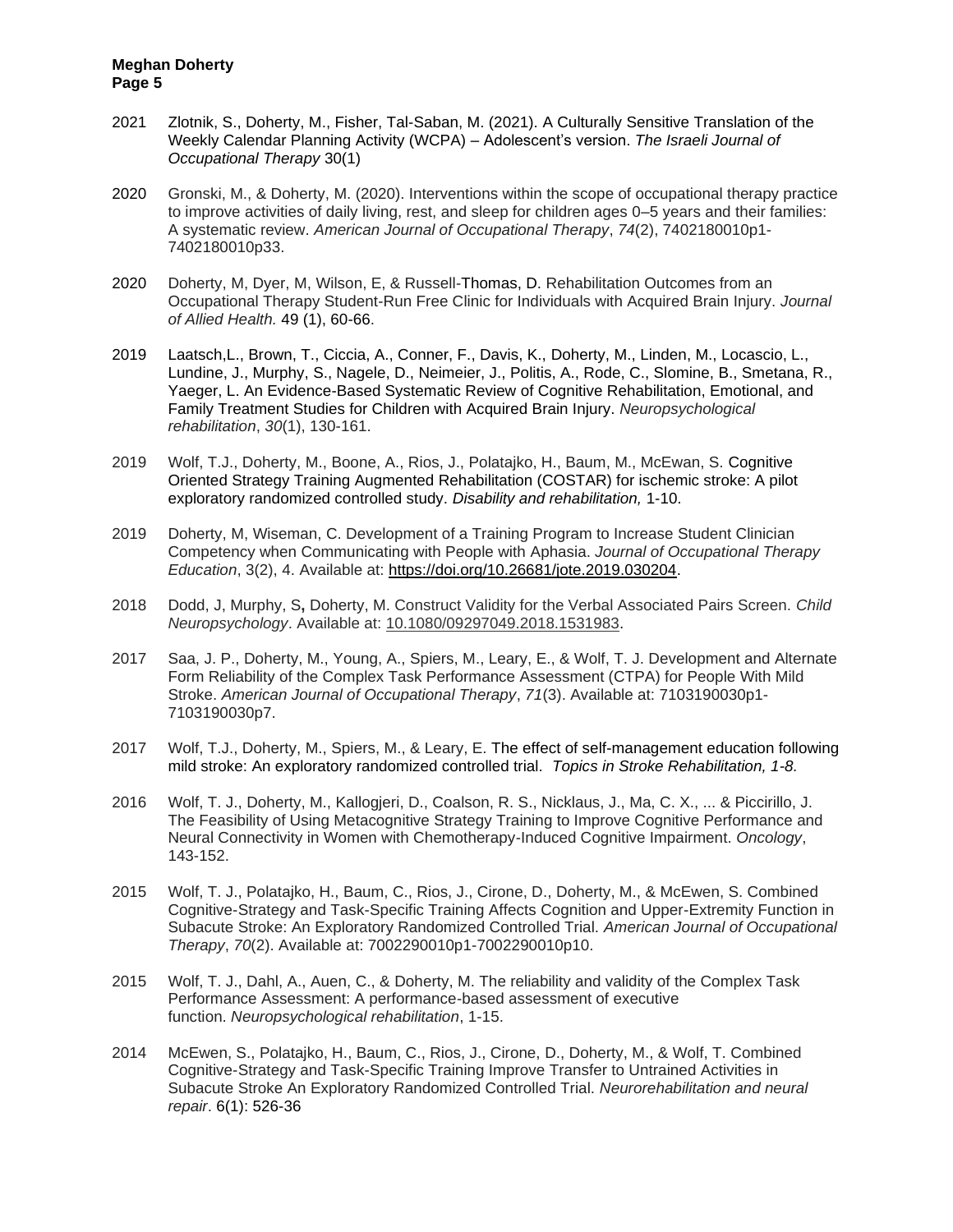2014 Hahn, B., Baum, C., Moore, J., Ehrlich-Jones, L., Spoeri, S., Doherty, M., & Wolf, T. J. Development of additional tasks for the Executive Function Performance Test. *American Journal of Occupational Therapy*, *68*(6), e241-e246.

### Peer-Reviewed Manuscripts in review

2021 Doherty, M., Dickerson, D., Kadela, K., Noetzel, M., Wolf, T., Berg, C., Dodd, J. (In Review) Validation of the Weekly Calendar Planning Activity in Adolescents with Brain Injury. *Occupational Therapy journal of Research*

### Non Peer-Reviewed Publications

- 2020 Doherty, M., and Wolf, TJ. (2020) Improving Participation and Quality of Life through Occupation in, Gillen, G. & Nilsen, D. (Eds) Stroke Rehabilitation: a Function-Based Approach  $5<sup>th</sup>$  Edition. El Sevier, Saint Louis, MO.
- 2019 Lussier, A., Doherty, M., Toglia, J. (2019) The Weekly Calendar Planning Activity in TJ Wolf, G. Giles, D. Edwards (Eds) *Functional Cognition for Occupational Therapy: A Practical Approach to Treating Individuals with Cognitive Loss*. AOTA Press, Bethesda, MD.

## **PRESENTATIONS**

### **Peer Reviewed Presentations**

National

2020 Cancelled due to Pandemic: Doherty, M., Boone, A., & Wolf, T. FUNctional Cognitive Assessment Tools, AOTA 100<sup>th</sup> Conference and Expo, Boston, MA, April 2020.

Neff, A., Perlmutter, M. & Doherty, M. Achieving Rehabilitation Equality for People With Aphasia in a Student-Run Stroke Clinic (SRSC), AOTA 100<sup>th</sup> Conference and Expo, Boston, MA, April 2020.

- 2019 Doherty, M. Using the CO-OP approach with outpatient clients with neurological injuries, AOTA 99th Conference and Expo, New Orleans, LA, April 2019.
- 2019 Doherty, M., Dyer, M., Wilson, E., Strobel, C. & Russell Thomas, D. A Student-Run Free Clinic In Occupational Therapy for Individuals with Acquired Brain Injury: Evidence, Model, and Client Outcomes, AOTA 99<sup>th</sup> Conference and Expo, New Orleans, LA, April 2019.
- 2018 Doherty, M., Neff, A., Wiseman, C. Increasing Student and Practitioner Competency when Communicating with People with Aphasia**,** AOTA 98th Conference and Expo, Salt Lake City, UT, April, 2018.
- 2018 Doherty, M. Validation of the Weekly Calendar Planning Activity With Teenagers With Acquired Brain Injury AOTA 98<sup>th</sup> Conference and Expo, Salt Lake City, UT, April, 2018.
- 2018 Doherty, M., Zlotnik, S. Measuring Cross-Cultural Stability in Performing the Weekly Calendar Planning Activity Among Typical Israeli and American Adolescents**,** AOTA 98th Conference and Expo, Salt Lake City, UT, April 2018.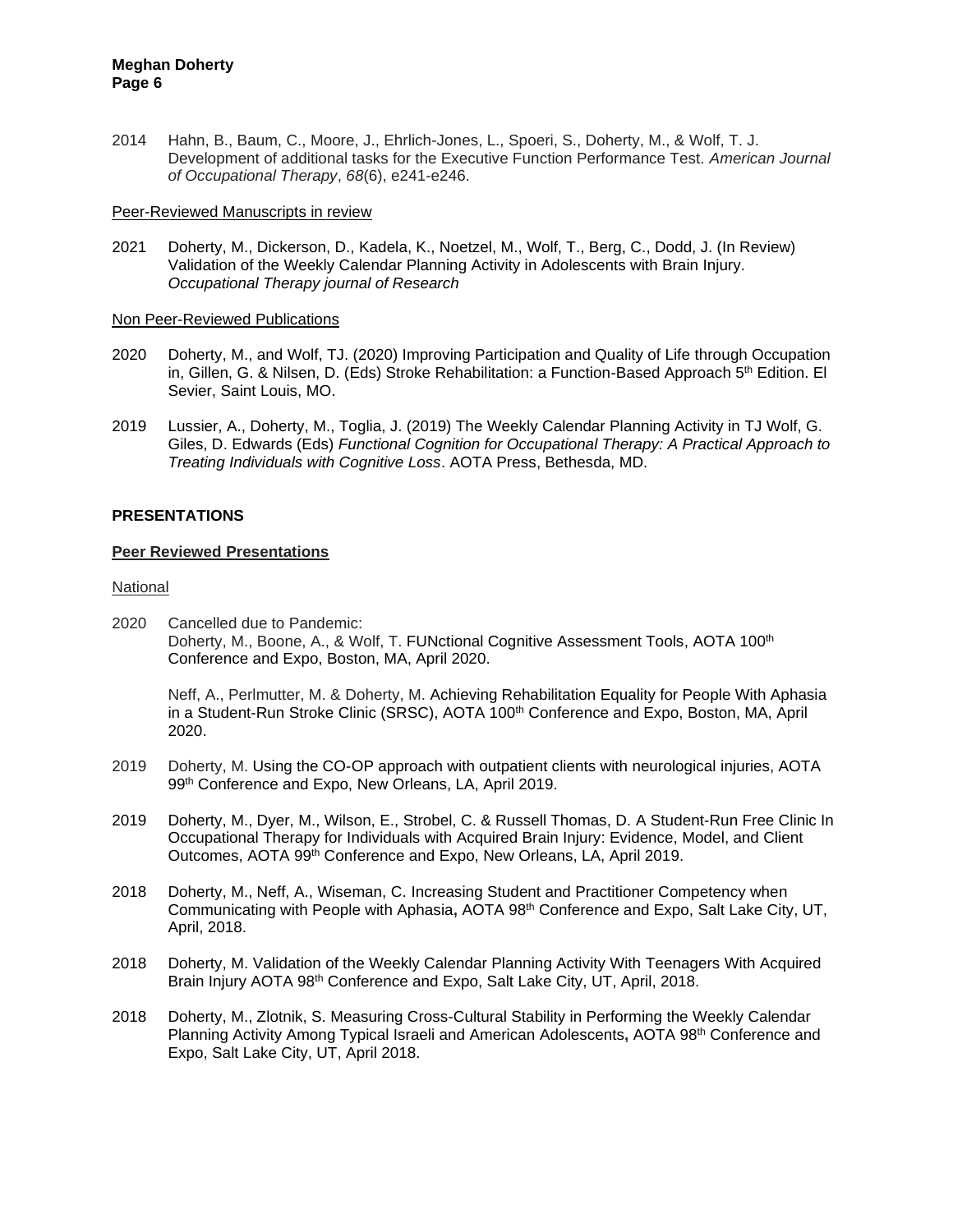- 2017 Wolf, TJ & Doherty, M. The effect of self-management education following mild stroke: An exploratory randomized controlled trial. AOTA 97<sup>th</sup> Conference and Expo, Philadelphia, PA, April, 2017.
- 2017 Doherty, M. The Acquired Brain Injury in Teenagers (ABIT) Model: Supporting Occupational Performance at Home, School, and in the Community. AOTA 97<sup>th</sup> Conference and Expo, Philadelphia, PA, April, 2017.
- 2017 Doherty, M. Validation of the Weekly Calendar Planning Activity With Teenagers With Acquired Brain Injury. American Congress of Rehabilitation Medicine Annual Conference. Atlanta, GA. October 25-28 2017
- 2016 Doherty, M, & Wolf, T. Metacognitive Strategy Training for Breast Cancer Survivors with Chemobrain; translating research into clinical practice**.** AOTA 96th Conference and Expo, Chicago, IL, April, 2016.
- 2014 Doherty, M, & Wolf, T. Exploring the Efficacy of a New Intervention Paradigm: Cognitive Strategy Training in Sub-Acute Stroke**.** AOTA 94th Conference and Expo, Baltimore, MD, April, 2014.
- 2009 Doherty, M. The Relationship of glaucoma disease severity and depression with participation in leisure and social activities. AOTA 89<sup>th</sup> Conference and Expo, Houston, TX, April, 2009.

#### State

- 2018 Doherty, M., Dyer, M., Wilson, E., Strobel, C. & Russell Thomas, D. A Student-Run Free Clinic In Occupational Therapy for Individuals with Acquired Brain Injury: Evidence, Model, and Client Outcomes, Missouri OT Association annual conference, Columbia, MO, November 2018.
- 2013 Doherty, M., Neff, A., Wiseman, C. Increasing Student and Practitioner Competency when Communicating with People with Aphasia**,** Missouri OT Association annual conference, Columbia, MO, November 2018.
- 2013 Doherty, M. Self-Management Education After Stroke. Missouri Occupational Therapy Association Conference, Saint Louis, MO, November, 2013.

### **Invited Presentations**

#### National

- 2018 Lieberman, D, Doherty, M et. al. (AOTA) Systematic Review on Occupational Therapy for Children and Youth (Age 0–5 Years). AOTA 98th Conference and Expo, Salt Lake City, UT, April, 2018.
- 2018 Turley, D & Doherty, M. A Strategies to improve work performance during and after cancer treatment. AOTA 98th Conference and Expo, Salt Lake City, UT, April, 2018.
- 2018 Turley, D & Doherty, M. A Strategies to improve work performance during and after cancer treatment. AOTA 98th Conference and Expo, Salt Lake City, UT, April, 2018.
- 2017 Doherty, M. & Turley, D. Cancer and Work, AOTA Specialty Conference on Oncology, MD Anderson Cancer Center, 2017.
- 2017 Doherty, M. & Wolf, T. Performance Based Assessment of Cognition in Oncology, AOTA Specialty Conference on Oncology, MD Anderson Cancer Center, 2017.

Regional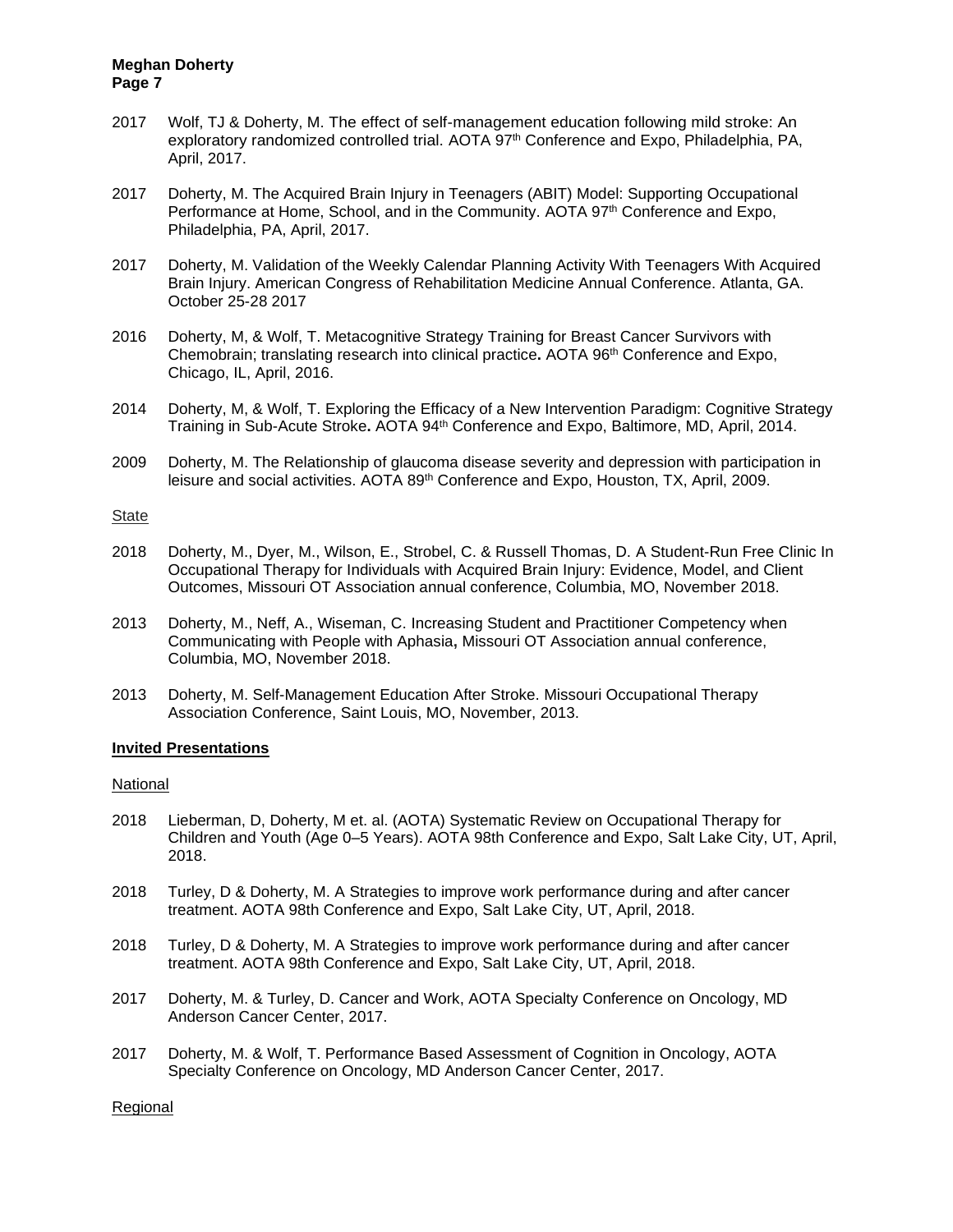2016 Doherty, M. Executive Dysfunction after Mild Stroke. University of Wisconsin Milwaukee, 2016.

State

- 2017 Barco, P. & Doherty, M. How to "Problem Solve" executive function deficits after brain injury. Missouri TBI Association Annual Conference. St. Louis, MO. October 5<sup>th</sup>, 2017.
- 2015 Doherty, M. & Wolf, T. Executive Dysfunction after Mild Neurological Injury: OT Assessment and Intervention Strategies. Arizona State Occupational Therapy Association Conference, Phoenix, AZ, 2015.
- 2014 Doherty, M. The Executive Function Performance Test (EFPT): History, Evidence, and Use in Practice. Wisconsin Occupational Therapy Association Conference, Appleton, WI, 2014.

### Local

- 2016 Wolf, T. & Doherty, M. The Cognitive Orientation to Daily Occupational Performance (CO-OP) Approach. University of Missouri, Columbia, MO, 2016. Two-day course.
- 2015 Doherty, M. The Executive Function Performance Test (EFPT): History, Evidence, and Use in Practice. SSM-Select Rehabilitation Hospital, Saint Louis, MO, 2015.
- 2015 Doherty, M. Assessment and Treatment of Executive Dysfunction. Saint Francis Medical Center, Cape Girardeau, MO, 2015.

### **TEACHING EXPERIENCE**

- 2019-2020 Occupational Science, Co-Course Master, Personal and Community Wellness
- 2019-2020 Occupational Science and Occupational Therapy, Co-Course Master, Physical Dysfunction in Occupational Therapy
- 2018-2019 Occupational Science and Occupational Therapy, Course Master, Clinical Conditions and Phenomenology
- 2018-2019 Occupational Science and Occupational Therapy, Course Master, OT for Adults with Neurological Dysfunction
- 2018 Occupational Science and Occupational Therapy, Tutor, Problem Based Learning in Occupational Therapy
- 2015-2018 Occupational Therapy, Supervising Clinician and Course Master, Student-run Stroke Clinic Washington University in St. Louis
- 2012 Occupational Therapy, Small Group Mentor, Problem Based Learning, Washington University in St. Louis

Guest Lecturing and Laboratory Support

- 2018-2019 Occupational Science and Occupational Therapy, Kinesiology
- 2018 Occupational Science and Occupational Therapy, Occupational Performance/Assessment of Children and Youth